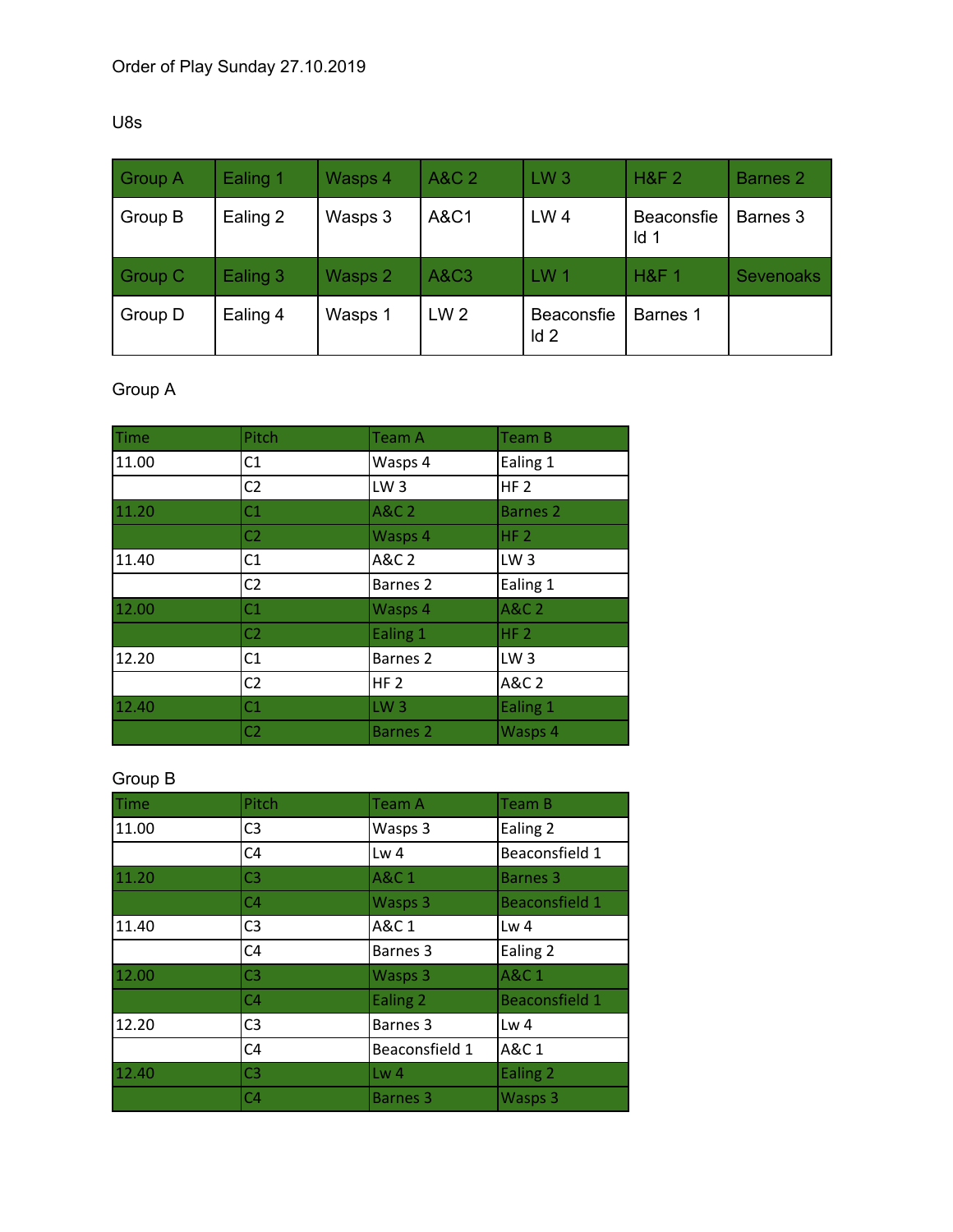| <b>Time</b> | Pitch          | <b>Team A</b>   | Team B           |
|-------------|----------------|-----------------|------------------|
| 11.00       | C <sub>5</sub> | Wasps 2         | Ealing 3         |
|             | C <sub>6</sub> | LW <sub>1</sub> | HF <sub>1</sub>  |
| 11.20       | C <sub>5</sub> | <b>A&amp;C3</b> | <b>Sevenoaks</b> |
|             | C6             | Wasps 2         | $HF_1$           |
| 11.40       | C <sub>5</sub> | A&C 3           | LW <sub>1</sub>  |
|             | C <sub>6</sub> | Sevenoaks       | Ealing 3         |
| 12.00       | C <sub>5</sub> | Wasps 2         | <b>A&amp;C3</b>  |
|             | C6             | Ealing 3        | $HF_1$           |
| 12.20       | C <sub>5</sub> | Sevenoaks       | LW <sub>1</sub>  |
|             | C <sub>6</sub> | $HF_1$          | A&C 3            |
| 12.40       | C <sub>5</sub> | LW <sub>1</sub> | Ealing 3         |
|             | C6             | Sevenoaks       | Wasps 2          |

# Group C

# Group D

| Time  | Pitch          | <b>Team A</b>        | <b>Team B</b>        |
|-------|----------------|----------------------|----------------------|
| 11.00 | C7             | Ealing 4             | Beaconfield 2        |
|       | C <sub>8</sub> | Wasps 1              | LW <sub>2</sub>      |
| 11.25 | C <sub>7</sub> | LW <sub>2</sub>      | Ealing 4             |
|       | C8             | <b>Beaconfield 2</b> | <b>Barnes 1</b>      |
| 11.50 | C7             | Barnes 1             | LW <sub>2</sub>      |
|       | C <sub>8</sub> | Ealing 4             | Wasps 1              |
| 12.15 | C <sub>7</sub> | Wasps 1              | <b>Barnes 1</b>      |
|       | C8             | LW <sub>2</sub>      | <b>Beaconfield 2</b> |
| 12.40 | C <sub>7</sub> | Beaconfield 2        | Wasps 1              |
|       | C <sub>8</sub> | Barnes 1             | Ealing 4             |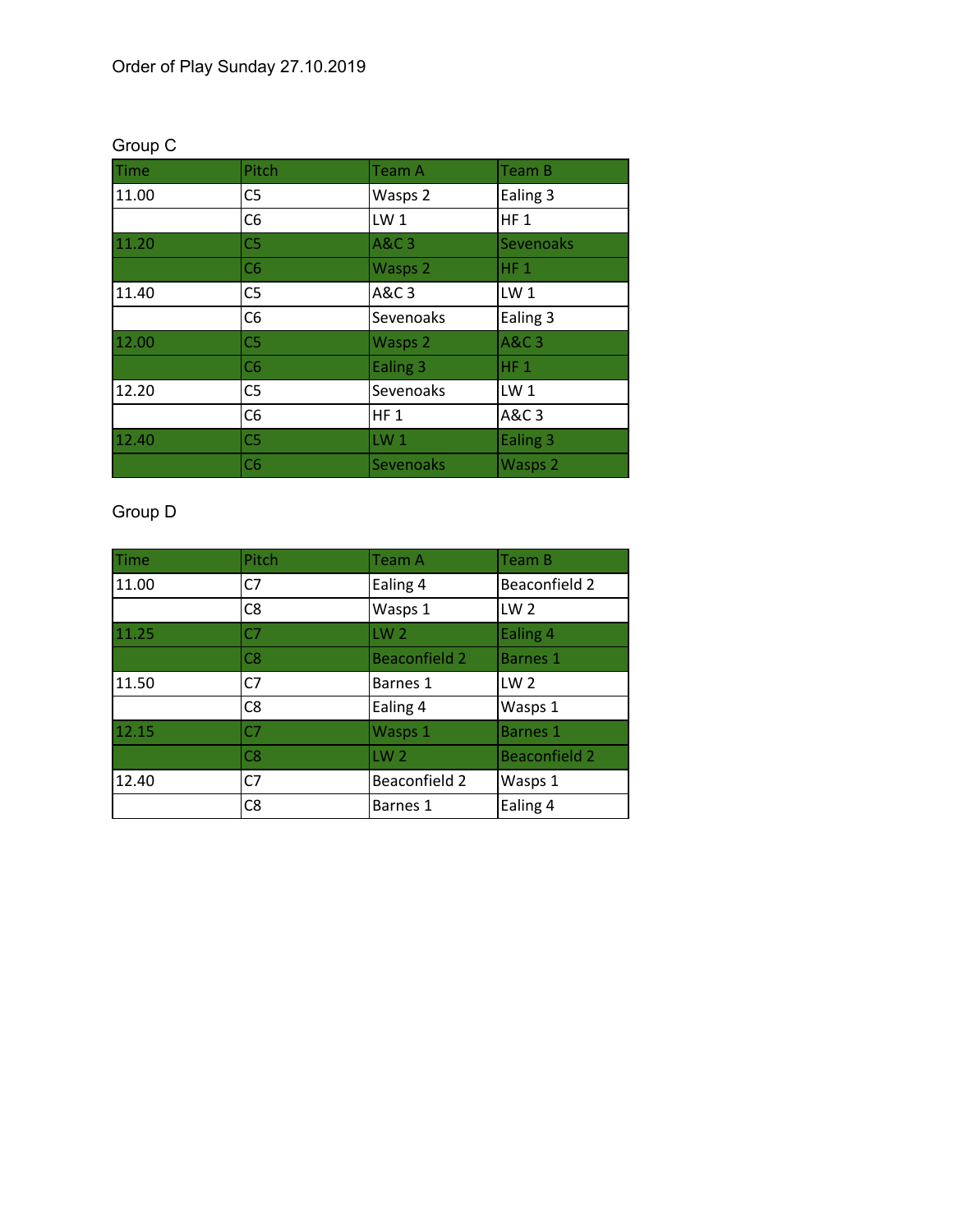| <b>Group A</b>         | Ealing 1 | <b>H&amp;F3</b>  | <b>Batterse</b><br>а 1            | <b>A&amp;C 1</b>          | LW <sub>2</sub> | <b>Beacon</b><br>sfield | <b>Barnes</b>      | Slough          |
|------------------------|----------|------------------|-----------------------------------|---------------------------|-----------------|-------------------------|--------------------|-----------------|
| Group B                | Ealing 2 | <b>H&amp;F 2</b> | <b>Batterse</b><br>a <sub>2</sub> | A&C 2                     | LW <sub>3</sub> | OA <sub>1</sub>         | <b>Barnes</b><br>2 | Seveno<br>aks 1 |
| Group<br>$\mathcal{C}$ | Ealing 3 | <b>H&amp;F 1</b> | <b>Wasps</b><br>2                 | Saracen<br>s 1            | LW <sub>1</sub> | Camelot                 | <b>Barnes</b><br>3 | Seveno<br>ask 2 |
| Group<br>D             | Ealing 4 | <b>Staines</b>   | Wasps<br>1                        | Saracen<br>s <sub>2</sub> | Hove            | OA <sub>1</sub>         | Alton              |                 |

#### U10s

## Group A

| <b>Time</b> | Pitch     | <b>Team A</b>   | Team B              |
|-------------|-----------|-----------------|---------------------|
| 11.00       | <b>B1</b> | LW <sub>2</sub> | Beaconsfield        |
|             | <b>B2</b> | Battersea 2     | Slough              |
| 11.20       | Β1        | A&C 1           | <b>Barnes 1</b>     |
|             | <b>B2</b> | HF3             | Ealing 1            |
| 11.40       | <b>B1</b> | Battersea 2     | A&C 1               |
|             | <b>B2</b> | Ealing 1        | Barnes 1            |
| 12.00       | <b>B1</b> | Slough          | <b>Beaconsfield</b> |
|             | B2        | HF3             | LW <sub>2</sub>     |
| 12.20       | <b>B1</b> | Barnes 1        | Slough              |
|             | <b>B2</b> | Beaconsfield    | HF3                 |
| 12.40       | <b>B1</b> | A&C 1           | Ealing 1            |
|             | <b>B2</b> | LW <sub>2</sub> | <b>Battersea 2</b>  |
| 13.00       | <b>B1</b> | Barnes 1        | LW <sub>2</sub>     |
|             | <b>B2</b> | Beaconsfield    | Ealing 1            |
| 13.20       | <b>B1</b> | HF3             | <b>Battersea 2</b>  |
|             | <b>B2</b> | Slough          | <b>A&amp;C1</b>     |

## Group B

| Time <sup>®</sup> | Pitch          | Team A          | Team B              |
|-------------------|----------------|-----------------|---------------------|
| 11.00             | B <sub>3</sub> | LW <sub>3</sub> | OA <sub>2</sub>     |
|                   | <b>B4</b>      | Battersea 1     | Sevenoaks 1         |
| 11.20             | B <sub>3</sub> | A&C2            | Barnes 2            |
|                   | <b>B4</b>      | HF2             | Ealing 2            |
| 11.40             | B <sub>3</sub> | Battersea 1     | A&C2                |
|                   | <b>B4</b>      | Ealing 2        | Barnes <sub>2</sub> |
| 12.00             | B3             | Sevenoaks 1     | OA <sub>2</sub>     |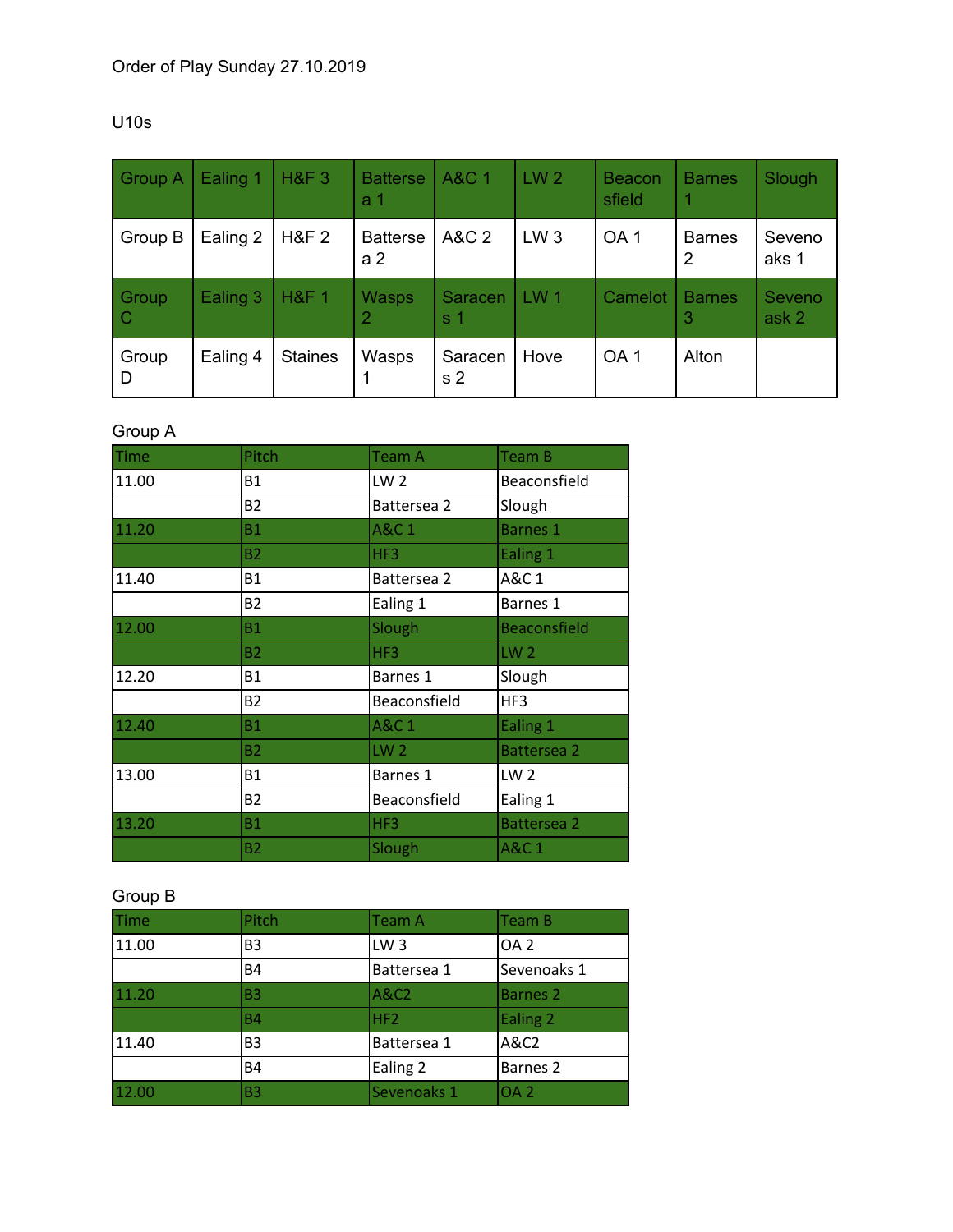## Order of Play Sunday 27.10.2019

|       | <b>B4</b>      | HF <sub>2</sub> | LW <sub>3</sub> |
|-------|----------------|-----------------|-----------------|
| 12.20 | B <sub>3</sub> | Barnes 2        | Sevenoaks 1     |
|       | <b>B4</b>      | OA <sub>2</sub> | HF2             |
| 12.40 | <b>B3</b>      | A&C2            | Ealing 2        |
|       | <b>B4</b>      | LW <sub>3</sub> | Battersea 1     |
| 13.00 | B <sub>3</sub> | Barnes 2        | LW <sub>3</sub> |
|       | <b>B4</b>      | OA <sub>2</sub> | Ealing 2        |
| 13.20 | <b>B3</b>      | HF <sub>2</sub> | Battersea 1     |
|       | <b>B4</b>      | Sevenoaks 1     | <b>A&amp;C2</b> |

# Group C

| <b>Time</b> | Pitch     | <b>Team A</b>   | Team B              |
|-------------|-----------|-----------------|---------------------|
| 11.00       | <b>B5</b> | LW <sub>1</sub> | Camelot             |
|             | B6        | Wasps 2         | Sevenoaks 2         |
| 11.20       | <b>B5</b> | Saracens 1      | <b>Barnes 3</b>     |
|             | <b>B6</b> | HF1             | Ealing 3            |
| 11.40       | <b>B5</b> | Wasps 2         | Saracens 1          |
|             | <b>B6</b> | Ealing 3        | Barnes 3            |
| 12.00       | <b>B5</b> | Sevenoaks 2     | Camelot             |
|             | <b>B6</b> | HF1             | $LW_1$              |
| 12.20       | <b>B5</b> | Barnes 3        | Sevenoaks 2         |
|             | <b>B6</b> | Camelot         | HF1                 |
| 12.40       | <b>B5</b> | Saracens 1      | Ealing <sub>3</sub> |
|             | <b>B6</b> | LW <sub>1</sub> | Wasps 2             |
| 13.00       | <b>B5</b> | Barnes 3        | LW <sub>1</sub>     |
|             | <b>B6</b> | Camelot         | Ealing 3            |
| 13.20       | <b>B5</b> | HF1             | Wasps 2             |
|             | <b>B6</b> | Sevenoaks 2     | Saracens 1          |

## Group D

| Time  | Pitch     | Team A          | Team B                |
|-------|-----------|-----------------|-----------------------|
| 11.00 | <b>B5</b> | Ealing 4        | OA <sub>1</sub>       |
|       | <b>B6</b> | <b>Staines</b>  | Hove                  |
| 11.20 | <b>B5</b> | Wasps 1         | Saracens <sub>2</sub> |
|       | <b>B6</b> | Hove            | Ealing 4              |
| 11.40 | <b>B5</b> | Saracens        | <b>Staines</b>        |
|       | <b>B6</b> | OA <sub>1</sub> | Alton 1               |
| 12.00 | <b>B5</b> | <b>Staines</b>  | Alton 1               |
|       | <b>B6</b> | Wasps 1         | OA <sub>1</sub>       |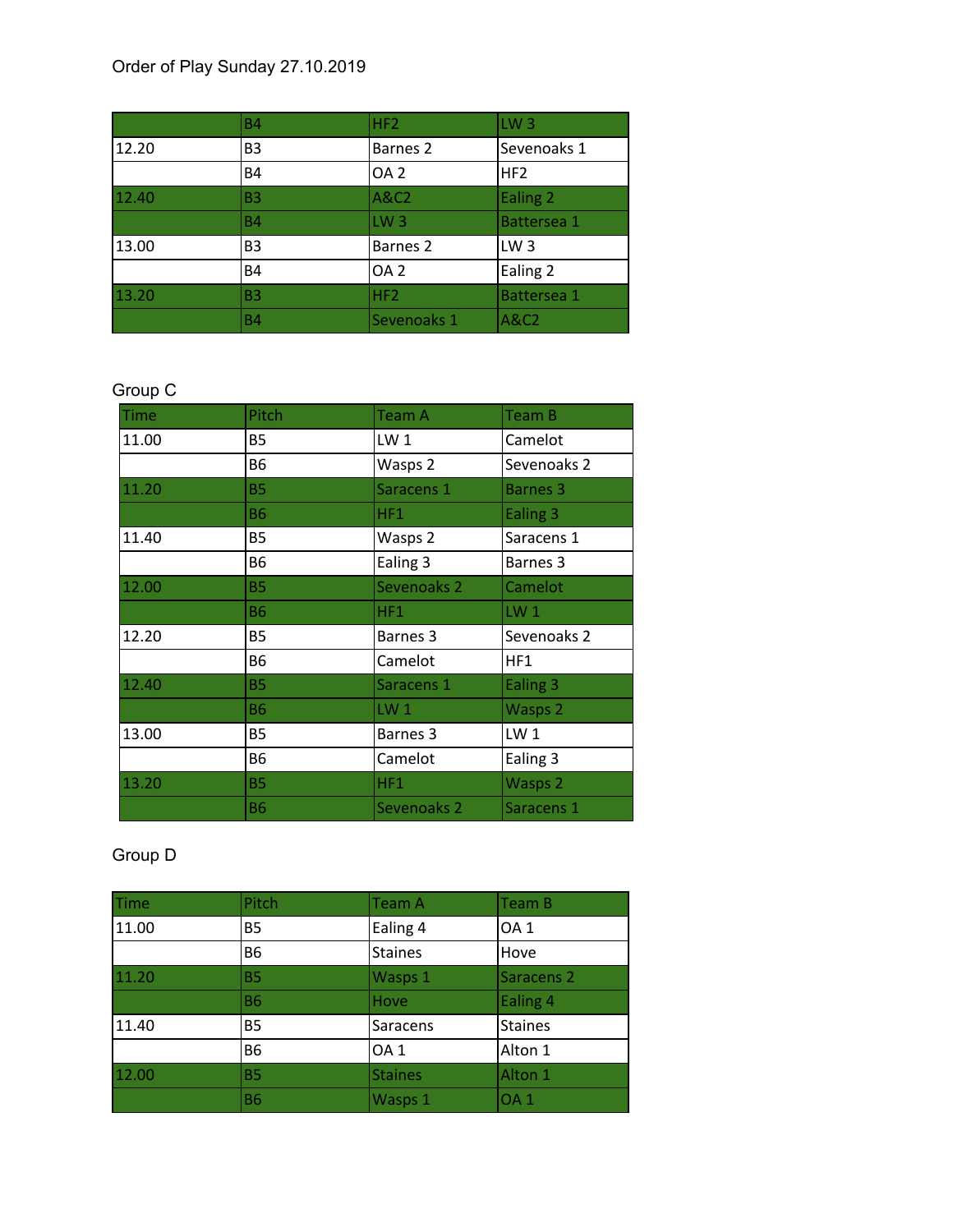## Order of Play Sunday 27.10.2019

| 12.20 | <b>B5</b>      | Saracens 2      | Hove           |
|-------|----------------|-----------------|----------------|
|       | B <sub>6</sub> | Hove            | Wasps 1        |
| 12.40 | <b>B5</b>      | OA <sub>1</sub> | <b>Staines</b> |
|       | <b>B6</b>      | Alton 1         | Ealing 4       |
| 13.00 | <b>B5</b>      | Wasps 1         | Ealing 4       |
|       | <b>B6</b>      | Saracens 2      | Alton 1        |